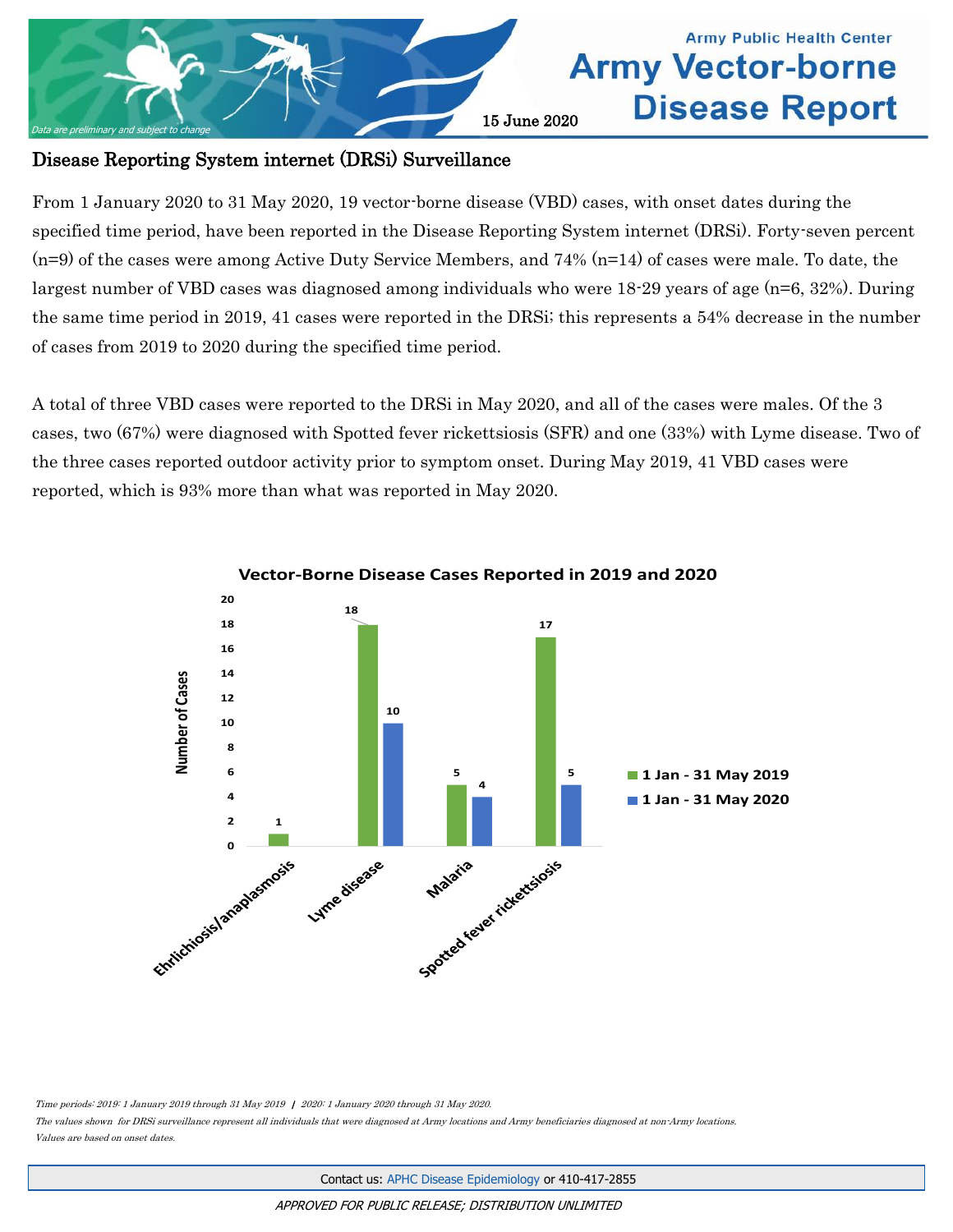

### A Look at 2020 Vector Testing

As of 24 February 2020, 54 mosquitoes have been submitted for testing in 2020. All mosquitoes were received from Public Health Command-Europe (PHC-E). Similarly, PHC-E submitted 226 ticks for testing as of 27 May 2020. None of the mosquitoes tested positive for any pathogen, but 4.0% (n=9) of the ticks tested positive for at least one pathogen. Collection and testing volumes so far this year are low compared to previous years due to the COVID-19 pandemic.

**Army Public Health Center** 

**Disease Report** 

**Army Vector-borne** 

### Army Mosquito Testing: 2019 Summary

West Nile Virus (WNV) was the most prevalent pathogen detected in collected mosquito specimens and incidence typically peaks from July to August. PHC-Atlantic (PHC-A) and PHC-Central (PHC-C) tested 2,563 pools (27,176 vector mosquitoes) for West Nile virus (WNV); PHC-Central tested 56% (n=1,436) of the total number of pools. Of the total number of pools tested, 0.8% (21 pools, 364 vector mosquitoes) were positive for WNV. The largest numbers of positive pools in 2019 were documented in July and August (n=14 and n=7, respectively). PHC-C tested 89% (372 pools, 1,272 vector mosquitoes) of the 419 pools for chikungunya virus (CHIKV) and Zika virus (ZIKV), while PHC-A tested the remaining 11% (47 pools, 114 vector mosquitoes); no pools were positive for either pathogen.



Contact us: [APHC Disease Epidemiology](mailto:usarmy.apg.medcom-phc.mbx.disease-epidemiologyprogram13@mail.mil?subject=Vector-borne%20Disease%20Report) or 410-417-2855

APPROVED FOR PUBLIC RELEASE; DISTRIBUTION UNLIMITED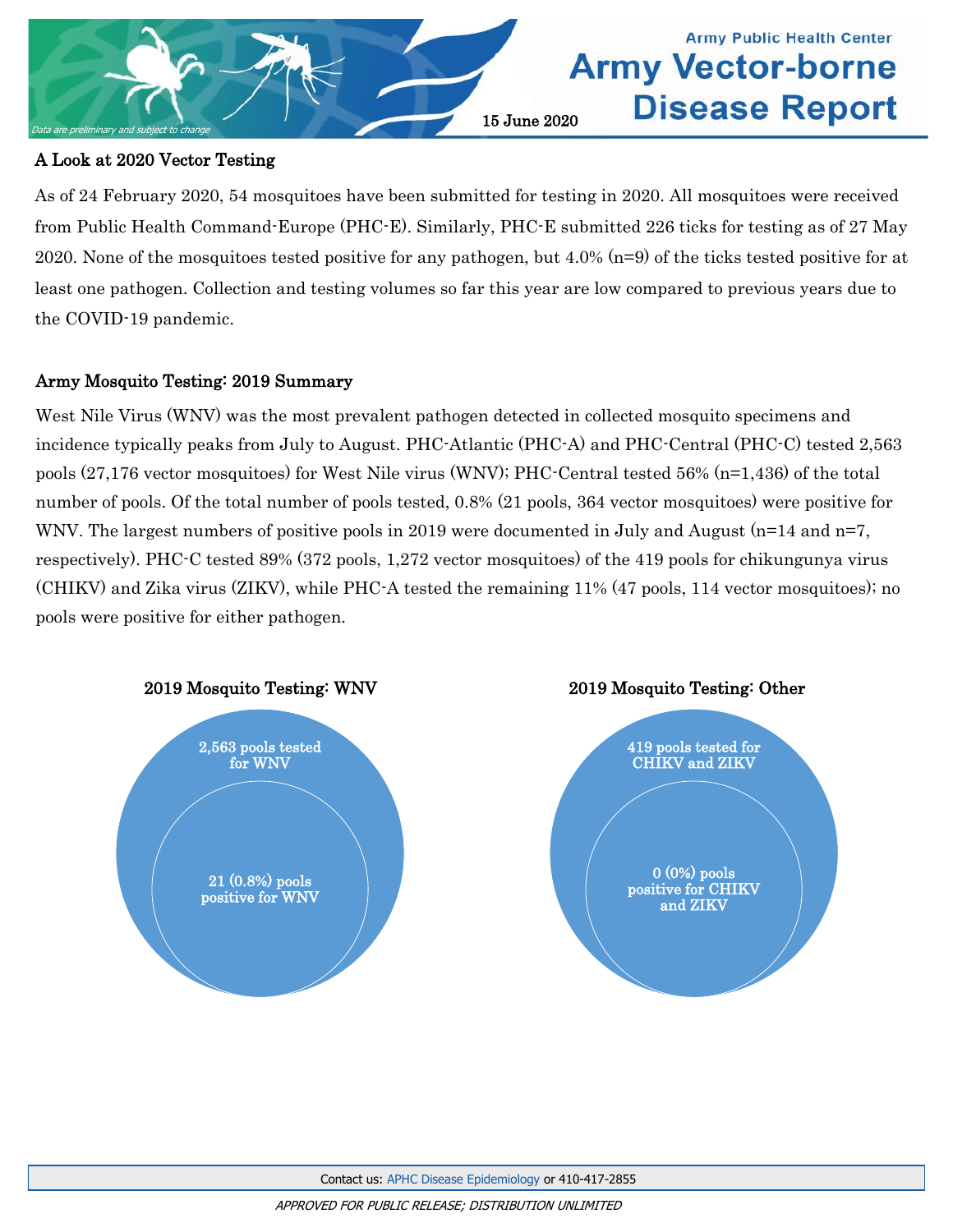

# **Army Public Health Center Army Vector-borne Disease Report**

### Army Tick Testing: 2019 Summary

The bacteria that causes Lyme disease, *Borrelia burgdorferi*, was the most prevalent pathogen detected in submitted tick specimens; incidence of Lyme disease in ticks tends to peak during mid to late May. In 2019, the pathogens most commonly tested for were *Ehrlichia chaffeensis*  $(n=2,419)$ , the causative agent for human monocytic ehrlichiosis, and E. ewingii ( $n=2,419$ ), the causative agent for Ewingii ehrlichiosis. Lyme disease had the highest percent-positive value of any disease for the year at 11.7%; this was followed by anaplasmosis (caused by Anaplasma phagocytophilum) at 2.7%. The highest percent-positive values in 2019 for Lyme disease and anaplasmosis were documented in May 2019 (16.4% and 4.1%, respectively). All ticks tested were collected from humans, animals, or the environment.